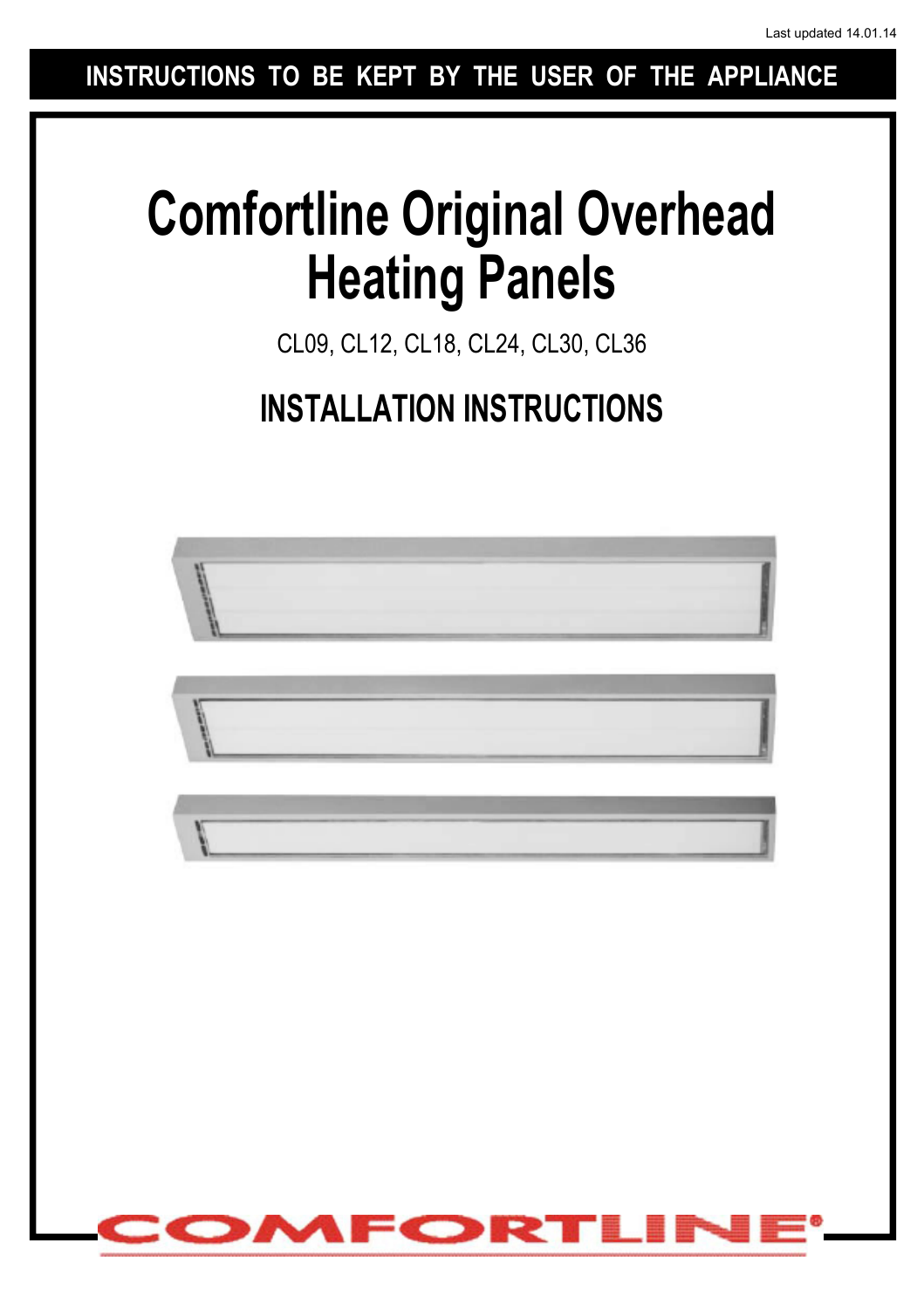# **1. GENERAL INFORMATIONS**

- 1.1. Panels are class 1, IPX4.
- 1.2. All heaters must be installed by a Licensed Electrician only in accordance with AS 3000.
- 1.3. It is very important not to touch the heating panels without gloves or clean hands as it is not possible to remove grease or dirt marks without damage to the heating surfaces.
- 1.4. These panels are used for heating larger areas. They are recommended mainly for outdoor areas, industry halls, workshops, storage areas, shops, sports and common halls. They can be used for zone heating of requested areas too.

## **2. ASSEMBLY**

The panels can be suspended on the four fixing points by chain or fixed to a ceiling using the mounting brackets provided. The mounting brackets can be fixed to the panel using a screw or cable tie to provide extra security against accidental removal.



#### Recommanded installation Dimensions (mm)



| <b>TYPE</b>      | А  | B   | C    |      |
|------------------|----|-----|------|------|
| CL 09            | 70 | 150 | 500  | 2400 |
| $CL$ 12          | 70 | 150 | 500  | 2400 |
| CL 18            | 70 | 150 | 500  | 2400 |
| CL <sub>24</sub> | 70 | 150 | 500  | 2400 |
| CL <sub>30</sub> | 70 | 200 | 1000 | 3500 |
| CL 36            | 70 | 200 | 1000 | 3500 |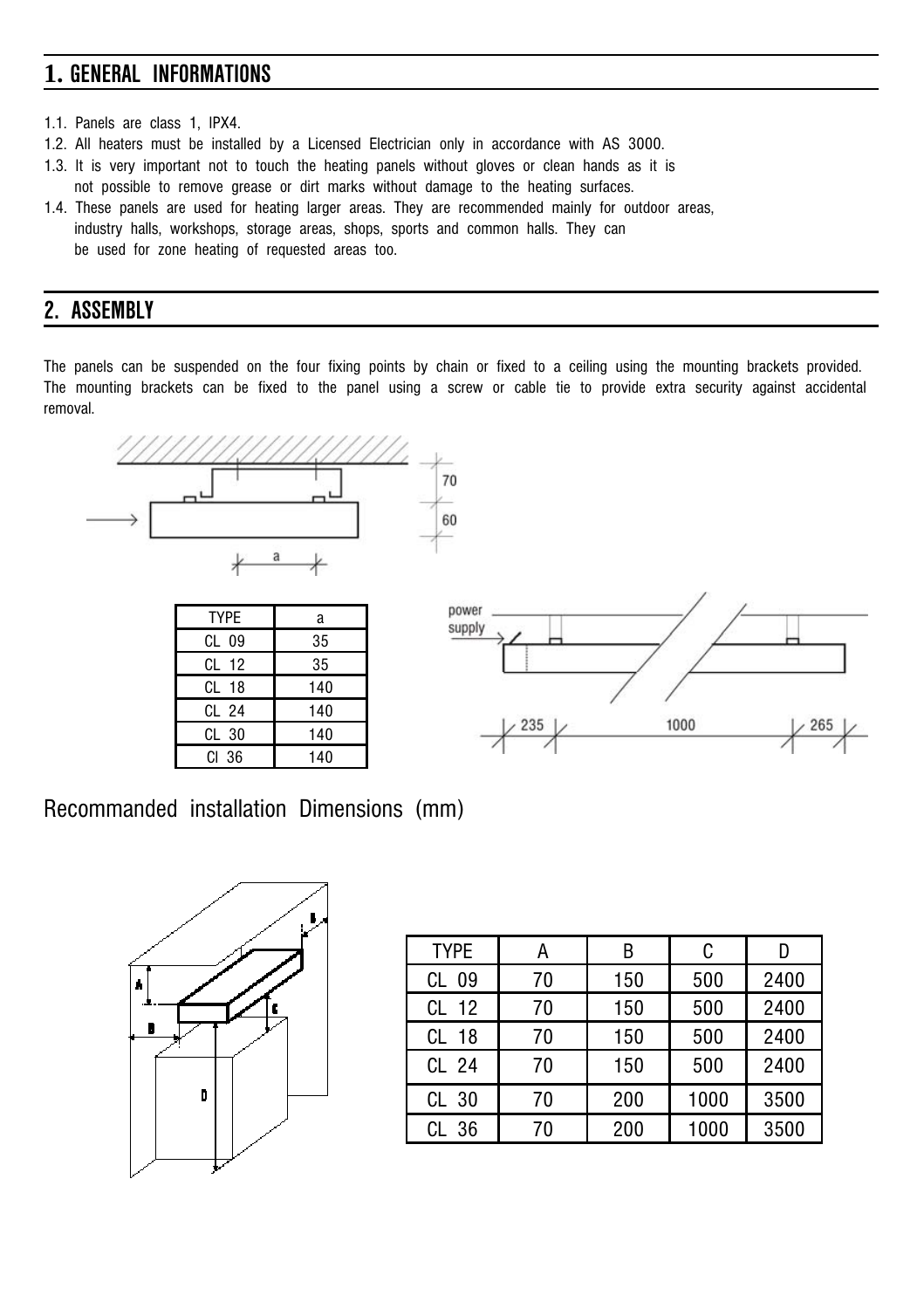# **3. ELECTRIC CONNECTION**

The elements are rated to 240 Volts. The supply cable and circuit breaker protection must be of a suitable rating.



#### **4. CONTROL**

Control system should be of such a type as to ensure that the installed panels are operated correctly. It is recommended that a thermostat incorporating a timer should be used. Thermostats would require connection by a relay or contactor. For large areas and installations, it is possible to utilise a microprocessor control system. COMFORTLINE CL30 - CL36 panels may be operated by switching of the individual sections as follows; it is possible to control by switching off the single sections. First step - middle section only, Second step - both outer sections. Third step - all sections on. The Comfortline CL18 and CL 24 panels can also be operated by switching of the individual sections.

#### **5. MAINTENANCE**

It is possible to clean the body of heating panel by using a gentle brush and detergent. Do not clean the radiant surface of the panel, as cleaning may cause damage.

#### **6. TECHNICAL CHARACTERISTICS**

| <b>TYPE</b>      | (W)<br>INPUT | <b>VOLTAGE</b><br>(V) | CLASS OF<br><b>PROTECTION</b> | IP        | <b>DIMENSIONS</b><br>(mm) | WEIGHT<br>(kg) |
|------------------|--------------|-----------------------|-------------------------------|-----------|---------------------------|----------------|
| CL 09            | 900          | 240 V                 |                               | $IP$ $X4$ | 1500x155x60               | 8,5            |
| CL 12            | 1200         | 240 V                 |                               | $IP$ $X4$ | 1500x155x60               | 8,5            |
| CL 18            | 2000         | 240 V                 |                               | $IP$ $X4$ | 1500x256x60               | 13,5           |
| CL 24            | 2400         | 240 V                 |                               | X4<br>IP  | 1500x256x60               | 13,5           |
| CL <sub>30</sub> | 3300         | 415 V                 |                               | X4<br>IP  | 1500x357x60               | 18             |
| CL 36            | 3600         | 415 V                 |                               | X4<br>IP  | 500x357x60                | 18             |